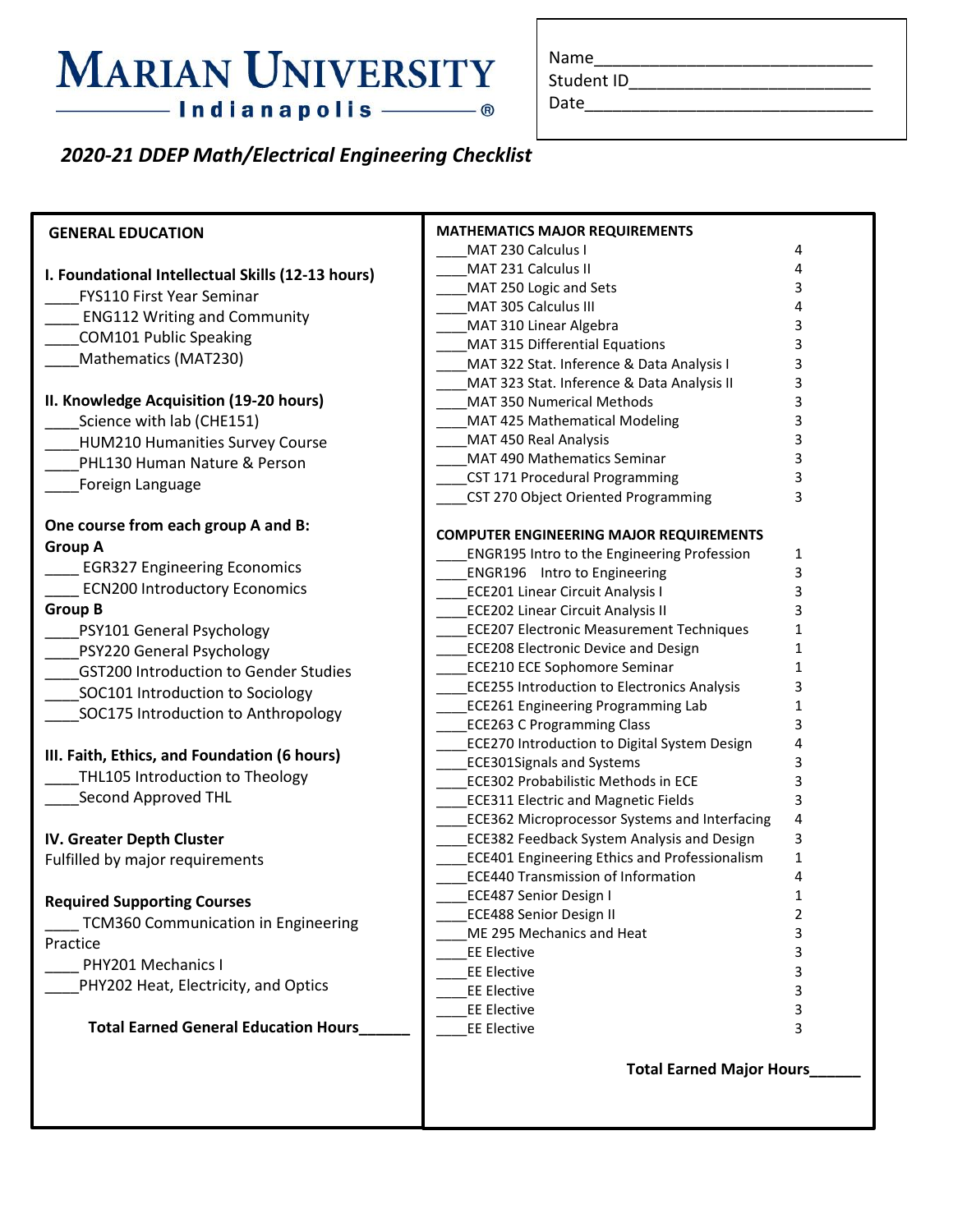### **MARIAN UNIVERSITY** — Indianapolis ——— ®

#### **2020-21 Dual-Degree Engineering Major B.S. Mathematics with concentration in Applied Math & B.S. Electrical Engineering Sample Five-Year Plan**

|                             |                      |                               | <b>Year One</b>                           |                        |                               |  |
|-----------------------------|----------------------|-------------------------------|-------------------------------------------|------------------------|-------------------------------|--|
|                             | <b>Fall Semester</b> |                               |                                           | <b>Spring Semester</b> |                               |  |
| <b>Requirement Category</b> | Course               | <b>Credit</b><br><b>Hours</b> | <b>Requirement Category</b>               | Course                 | <b>Credit</b><br><b>Hours</b> |  |
| <b>First Year Seminar</b>   | <b>FYS 110</b>       | 3                             | Major                                     | <b>MAT 231</b>         | 4                             |  |
| Major                       | <b>MAT 230</b>       | 4                             | Major                                     | CST171                 | 3                             |  |
| Major                       | <b>CHE151</b>        | 4                             | Major                                     | <b>PHY201</b>          | 4                             |  |
| Major                       | <b>ENGR196</b>       | 3                             | <b>General Education</b>                  | <b>ENG112</b>          | 3                             |  |
| Major                       | <b>EGR195</b>        | $\mathbf{1}$                  | <b>General Education</b><br><b>THL105</b> |                        | 3                             |  |
| <b>General Education</b>    | COM101               | 3                             |                                           |                        |                               |  |
| <b>Semester Hours</b>       | 18                   |                               | <b>Semester Hours</b>                     | 17                     |                               |  |
| <b>Cumulative Hours</b>     | 18                   |                               | <b>Cumulative Hours</b>                   | 35                     |                               |  |
|                             |                      |                               | <b>Year Two</b>                           |                        |                               |  |
|                             | <b>Fall Semester</b> |                               |                                           | <b>Spring Semester</b> |                               |  |
| <b>Requirement Category</b> | Course               | <b>Credit</b><br><b>Hours</b> | <b>Requirement Category</b>               | Course                 | <b>Credit</b><br><b>Hours</b> |  |
| Major                       | <b>MAT 305</b>       | 4                             | Major                                     | <b>MAT250</b>          | 3                             |  |
| Major                       | <b>PHY202</b>        | 4                             | Major                                     | <b>MAT315</b>          | 3                             |  |
| Major                       | <b>MAT310</b>        | 3                             | Major                                     | <b>ECE201</b>          | 3                             |  |
| Major                       | <b>MAT211</b>        | $\mathbf{1}$                  | Major                                     | <b>ECE207</b>          | 1                             |  |
| Major                       | <b>CST270</b>        | 3                             | Major                                     | <b>ECE261</b>          | 1                             |  |
| Major                       | <b>ME200</b>         | 3                             | Major                                     | <b>ECE263</b>          | 3                             |  |
| <b>Semester Hours</b>       | 18                   |                               | <b>Semester Hours</b>                     | 14                     |                               |  |
| <b>Cumulative Hours</b>     | 53                   |                               | <b>Cumulative Hours</b>                   | 67                     |                               |  |
|                             |                      |                               | <b>Year Three</b>                         |                        |                               |  |
|                             | <b>Fall Semester</b> |                               |                                           | <b>Spring Semester</b> |                               |  |
| <b>Requirement Category</b> | Course               | <b>Credit</b><br><b>Hours</b> | <b>Requirement Category</b>               | Course                 | <b>Credit</b><br><b>Hours</b> |  |
| Major                       | <b>ECE202</b>        | 3                             | Major                                     | <b>MAT323</b>          | 3                             |  |
| Major                       | <b>ECE210</b>        | $\mathbf{1}$                  | Major                                     | <b>ECE311</b>          | 3                             |  |
| Major                       | <b>ECE270</b>        | 4                             | Major                                     | ECE301                 | 3                             |  |
| Major                       | <b>ECE255</b>        | 3                             | Major                                     | <b>MAT350</b>          | 3                             |  |
| Major                       | <b>MAT322</b>        | 3                             | <b>General Education</b>                  | <b>Second THL</b>      | 3                             |  |
| Major                       | <b>ECE208</b>        | $\mathbf{1}$                  |                                           |                        |                               |  |
| <b>Semester Hours</b>       | 15                   |                               | <b>Semester Hours</b>                     | 15                     |                               |  |
| <b>Cumulative Hours</b>     |                      |                               |                                           |                        |                               |  |
|                             | 82                   |                               | <b>Cumulative Hours</b>                   | 97                     |                               |  |
|                             |                      |                               | <b>Year Four</b>                          |                        |                               |  |
|                             | <b>Fall Semester</b> |                               |                                           | <b>Spring Semester</b> |                               |  |
| <b>Requirement Category</b> | Course               | <b>Credit</b><br><b>Hours</b> | <b>Requirement Category</b>               | Course                 | <b>Credit</b><br><b>Hours</b> |  |
| Major                       | ECE302               | 3                             | Major                                     | <i>ECE440</i>          | 4                             |  |
| Major                       | ECE362               | $\overline{4}$                | <b>General Education</b>                  | <b>TCM360</b>          | $\overline{2}$                |  |
| Major                       | <b>MAT425</b>        | 3                             | Major                                     | ECE401                 | $\mathbf{1}$                  |  |
| Major                       | ECE382               | 3                             | Major                                     | <b>EE Elective</b>     | 3                             |  |
| Major                       | <b>MAT490</b>        | 3                             | Major                                     | <b>EE Elective</b>     | $\overline{\mathbf{3}}$       |  |
|                             |                      |                               | <b>General Education</b>                  | EGR327                 | 3                             |  |
| <b>Semester Hours</b>       | 16                   |                               | <b>Semester Hours</b>                     | 16                     |                               |  |